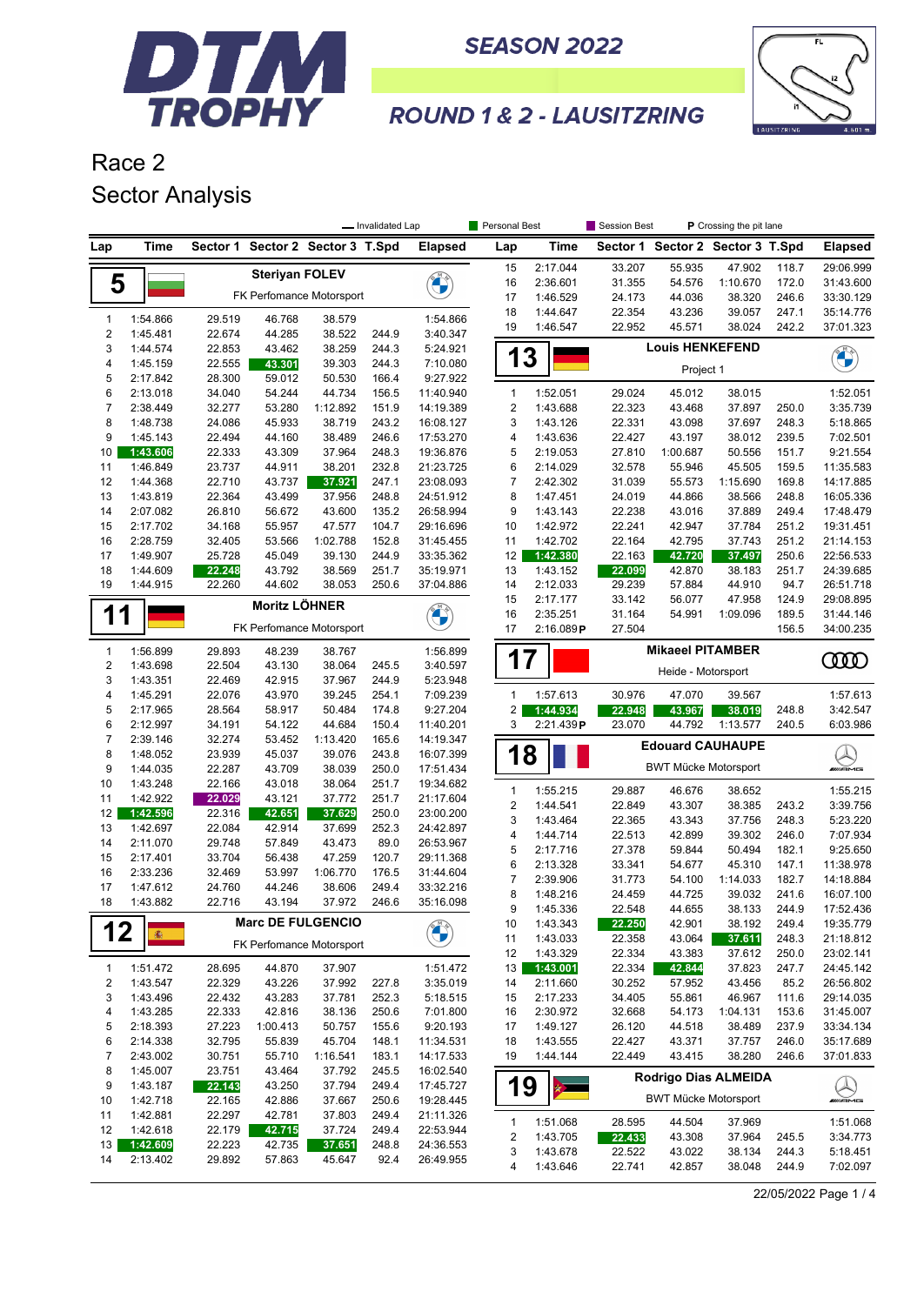



### **ROUND 1 & 2 - LAUSITZRING**

# Race 2 Sector Analysis

|                         |                      |                  |                              |                              | - Invalidated Lap |                        | Personal Best                  |                      | Session Best     |                               | P Crossing the pit lane |       |                        |
|-------------------------|----------------------|------------------|------------------------------|------------------------------|-------------------|------------------------|--------------------------------|----------------------|------------------|-------------------------------|-------------------------|-------|------------------------|
| Lap                     | <b>Time</b>          | Sector 1         |                              | Sector 2 Sector 3 T.Spd      |                   | <b>Elapsed</b>         | Lap                            | <b>Time</b>          | Sector 1         | Sector 2 Sector 3 T.Spd       |                         |       | <b>Elapsed</b>         |
| 5                       | 2:18.670             | 27.614           | 1:00.637                     | 50.419                       | 155.6             | 9:20.767               | 16                             | 2:32.254             | 32.280           | 54.334                        | 1:05.640                | 184.3 | 31:44.802              |
| 6                       | 2:14.129             | 32.787           | 55.993                       | 45.349                       | 146.5             | 11:34.896              | 17                             | 1:48.895             | 24.892           | 45.801                        | 38.202                  | 238.9 | 33:33.697              |
| $\overline{7}$          | 2:42.862             | 30.932           | 55.887                       | 1:16.043                     | 178.2             | 14:17.758              | 18                             | 1:43.802             | 22.423           | 43.442                        | 37.937                  | 247.1 | 35:17.499              |
| 8                       | 1:47.842             | 24.173           | 44.732                       | 38.937                       | 239.5             | 16:05.600              | 19                             | 1:44.860             | 22.397           | 43.813                        | 38.650                  | 246.6 | 37:02.359              |
| 9                       | 1:44.208             | 22.737           | 43.739                       | 37.732                       | 243.2             | 17:49.808              |                                |                      |                  |                               |                         |       |                        |
| 10                      | 1:43.219             | 22.715           | 42.926                       | 37.578                       | 242.2             | 19:33.027              | 26                             | $\frac{1}{2}$        |                  | <b>Ricky CAPO</b>             |                         |       | 2. °                   |
| 11                      | 1:42.717             | 22.440           | 42.795                       | 37.482                       | 246.6             | 21:15.744              |                                |                      |                  | KÜS Team Bernhard             |                         |       | PORSCHE                |
| 12                      | 1:42.577             | 22.532           | 42.610                       | 37.435                       | 245.5             | 22:58.321              |                                |                      |                  |                               |                         |       |                        |
| 13                      | 1:42.372             | 22.543           | 42.470                       | 37.359                       | 245.5             | 24:40.693              | $\mathbf{1}$<br>$\overline{c}$ | 1:54.336<br>1:44.682 | 30.222<br>22.998 | 45.615<br>43.709              | 38.499<br>37.975        | 246.6 | 1:54.336<br>3:39.018   |
| 14                      | 2:12.171             | 29.995           | 57.446                       | 44.730                       | 97.6              | 26:52.864              | 3                              | 1:43.645             | 22.782           | 43.155                        | 37.708                  | 246.0 | 5:22.663               |
| 15                      | 2:17.151             | 33.446           | 56.222                       | 47.483                       | 115.8             | 29:10.015              | 4                              | 1:44.441             | 22.687           | 43.008                        | 38.746                  | 244.3 | 7:07.104               |
| 16                      | 2:34.308             | 31.683           | 54.557                       | 1:08.068                     | 190.8             | 31:44.323              | 5                              | 2:17.912             | 26.738           | 1:00.619                      | 50.555                  | 184.6 | 9:25.016               |
| 17                      | 1:47.260             | 24.921           | 44.081                       | 38.258                       | 240.5             | 33:31.583              | 6                              | 2:13.383             | 33.253           | 54.432                        | 45.698                  | 145.9 | 11:38.399              |
| 18                      | 1:43.996             | 22.490           | 42.987                       | 38.519                       | 243.8             | 35:15.579              | $\overline{7}$                 | 2:39.848             | 31.538           | 54.468                        | 1:13.842                | 187.5 | 14:18.247              |
| 19                      | 1:44.821             | 22.683           | 44.169                       | 37.969                       | 242.7             | 37:00.400              | 8                              | 1:48.377             | 24.656           | 44.936                        | 38.785                  | 247.1 | 16:06.624              |
|                         |                      |                  |                              | <b>Alexandre PAPADOPULOS</b> |                   |                        | 9                              | 1:44.254             | 22.620           | 43.908                        | 37.726                  | 249.4 | 17:50.878              |
| 21                      |                      |                  | Selleslagh Racing Team (SRT) |                              |                   |                        | 10                             | 1:43.187             | 22.443           | 43.031                        | 37.713                  | 248.8 | 19:34.065              |
|                         |                      |                  |                              |                              |                   | <b><i>INNE</i></b>     | 11                             | 1:43.134             | 22.569           | 42.905                        | 37.660                  | 249.4 | 21:17.199              |
| 1                       | 1:56.540             | 30.099           | 47.513                       | 38.928                       |                   | 1:56.540               | 12                             | 1:43.662             | 22.750           | 43.099                        | 37.813                  | 245.5 | 23:00.861              |
| $\overline{2}$          | 1:44.934             | 22.949           | 43.850                       | 38.135                       | 242.2             | 3:41.474               | 13                             | 1:42.907             | 22.552           | 42.851                        | 37.504                  | 248.3 | 24:43.768              |
| 3                       | 1:44.243             | 22.957           | 43.223                       | 38.063                       | 241.1             | 5:25.717               | 14                             | 2:10.696             | 29.423           | 57.798                        | 43.475                  | 87.3  | 26:54.464              |
| 4                       | 1:44.863             | 22.836           | 43.063                       | 38.964                       | 243.8             | 7:10.580               | 15                             | 2:17.447             | 34.536           | 55.581                        | 47.330                  | 114.3 | 29:11.911              |
| 5                       | 2:17.815             | 28.349           | 59.039                       | 50.427                       | 167.2             | 9:28.395               | 16                             | 2:32.678             | 32.305           | 54.167                        | 1:06.206                | 163.1 | 31:44.589              |
| 6                       | 2:12.963             | 34.148           | 54.168                       | 44.647                       | 140.1             | 11:41.358              | 17                             | 1:48.090             | 25.455           | 44.340                        | 38.295                  | 242.2 | 33:32.679              |
| $\overline{7}$          | 2:38.651             | 32.277           | 53.371                       | 1:13.003                     | 148.1             | 14:20.009              | 18                             | 1:44.066             | 22.711           | 43.337                        | 38.018                  | 247.1 | 35:16.745              |
| 8                       | 1:48.997             | 24.571           | 45.319                       | 39.107                       | 241.6             | 16:09.006              |                                |                      |                  | <b>Thiago VIVACQUA</b>        |                         |       |                        |
| 9                       | 1:45.086             | 22.819           | 43.680                       | 38.587                       | 244.3             | 17:54.092              | 31                             | $\bullet$            |                  |                               |                         |       | <b>COOD</b>            |
| 10                      | 1:44.431             | 22.769           | 43.112                       | 38.550                       | 242.2             | 19:38.523              |                                |                      |                  | Heide - Motorsport            |                         |       |                        |
| 11                      | 1:44.450             | 22.728           | 43.574                       | 38.148                       | 242.7             | 21:22.973              | $\mathbf{1}$                   | 1:49.959             | 28.351           | 43.961                        | 37.647                  |       | 1:49.959               |
| 12                      | 1:43.781             | 22.722           | 42.981                       | 38.078                       | 241.6             | 23:06.754              | $\overline{c}$                 | 1:43.411             | 22.481           | 43.294                        | 37.636                  | 246.6 | 3:33.370               |
| 13                      | 1:44.120             | 22.793           | 43.229                       | 38.098                       | 242.7             | 24:50.874              | 3                              | 1:43.359             | 22.711           | 43.106                        | 37.542                  | 244.9 | 5:16.729               |
| 14                      | 2:07.320             | 27.353           | 56.575                       | 43.392                       | 122.3             | 26:58.194              | 4                              | 1:43.559             | 22.699           | 42.841                        | 38.019                  | 244.3 | 7:00.288               |
| 15                      | 2:17.703             | 34.458           | 55.778                       | 47.467                       | 108.0             | 29:15.897              | 5                              | 2:18.475             | 27.099           | 1:00.383                      | 50.993                  | 160.0 | 9:18.763               |
| 16                      | 2:29.039             | 32.502           | 53.540                       | 1:02.997                     | 166.2             | 31:44.936              | 6                              | 2:14.800             | 32.823           | 55.815                        | 46.162                  | 175.6 | 11:33.563              |
| 17<br>18                | 1:49.565<br>1:44.799 | 25.951           | 44.646<br>43.553             | 38.968<br>38.613             | 240.0<br>242.2    | 33:34.501<br>35:19.300 | 7                              | 2:43.593             | 30.369           | 55.973                        | 1:17.251                | 198.5 | 14:17.156              |
| 19                      | 1:47.572             | 22.633<br>22.920 | 46.343                       | 38.309                       | 231.3             | 37:06.872              | 8                              | 1:47.106             | 24.264           | 44.997                        | 37.845                  | 239.5 | 16:04.262              |
|                         |                      |                  |                              |                              |                   |                        | 9                              | 1:43.006             | 22.525           | 43.014                        | 37.467                  | 248.3 | 17:47.268              |
| 23                      |                      |                  | <b>Jordan WALLACE</b>        |                              |                   |                        | 10                             | 1:42.973             | 22.516           | 43.055                        | 37.402                  | 247.7 | 19:30.241              |
|                         |                      |                  |                              | FK Perfomance Motorsport     |                   |                        | 11                             | 1:42.656             | 22.492           | 42.783                        | 37.381                  | 247.7 | 21:12.897              |
|                         |                      |                  |                              |                              |                   |                        | 12                             | 1:42.039             | 22.238           | 42.597                        | 37.204                  | 250.0 | 22:54.936              |
| $\mathbf{1}$            | 1:58.035             | 30.409           | 48.224                       | 39.402                       |                   | 1:58.035               | 13                             | 1:42.211             | 22.246           | 42.631                        | 37.334                  | 249.4 | 24:37.147              |
| $\mathbf{2}$            | 1:45.033             | 22.788           | 44.106                       | 38.139                       | 245.5             | 3:43.068               | 14                             | 2:13.947             | 30.818           | 58.200                        | 44.929                  | 92.5  | 26:51.094              |
|                         |                      |                  | <b>Daniel GREGOR</b>         |                              |                   | E.                     | 15                             | 2:16.976             | 33.307           | 55.923                        | 47.746                  | 121.2 | 29:08.070              |
| 25                      |                      |                  | KÜS Team Bernhard            |                              |                   |                        | 16                             | 2:35.842             | 31.563           |                               | 54.867 1:09.412         | 188.8 | 31:43.912              |
|                         |                      |                  |                              |                              |                   | PORSCHE                | 17                             | 1:47.137             | 25.080           | 44.042                        | 38.015                  | 240.0 | 33:31.049              |
| $\mathbf{1}$            | 1:54.029             | 28.809           | 46.511                       | 38.709                       |                   | 1:54.029               | 18                             | 1:44.085<br>1:44.621 | 22.424<br>22.612 | 43.199<br>44.334              | 38.462<br>37.675        | 246.0 | 35:15.134<br>36:59.755 |
| $\overline{\mathbf{c}}$ | 1:44.418             | 22.851           | 43.521                       | 38.046                       | 246.0             | 3:38.447               | 19                             |                      |                  |                               |                         | 245.5 |                        |
| 3                       | 1:43.088             | 22.391           | 42.819                       | 37.878                       | 246.6             | 5:21.535               | 34                             |                      |                  | <b>Theo OEVERHAUS</b>         |                         |       |                        |
| 4                       | 1:44.068             | 22.347           | 42.641                       | 39.080                       | 246.6             | 7:05.603               |                                |                      |                  | <b>Walkenhorst Motorsport</b> |                         |       | <b>CHANGE</b>          |
| 5                       | 2:18.476             | 27.302           | 1:00.337                     | 50.837                       | 174.5             | 9:24.079               |                                |                      |                  |                               |                         |       |                        |
| 6                       | 2:13.577             | 33.505           | 54.756                       | 45.316                       | 155.8             | 11:37.656              | 1                              | 1:53.610             | 28.814           | 46.565                        | 38.231                  |       | 1:53.610               |
| $\overline{7}$          | 2:41.099             | 31.194           | 55.075                       | 1:14.830                     | 194.9             | 14:18.755              | 2                              | 1:43.408             | 22.525           | 42.978                        | 37.905                  | 247.7 | 3:37.018               |
| 8                       | 1:47.389             | 23.761           | 44.797                       | 38.831                       | 247.1             | 16:06.144              | 3                              | 1:43.219             | 22.259           | 43.014                        | 37.946                  | 247.7 | 5:20.237               |
| 9                       | 1:45.595             | 22.510           | 44.727                       | 38.358                       | 248.8             | 17:51.739              | 4                              | 1:43.807             | 22.256           | 43.078                        | 38.473                  | 250.6 | 7:04.044               |
| 10                      | 1:43.292             | 22.240           | 43.105                       | 37.947                       | 250.6             | 19:35.031              | 5                              | 2:18.212             | 27.180           | 1:00.714                      | 50.318                  | 157.0 | 9:22.256               |
| 11                      | 1:43.130             | 22.313           | 43.012                       | 37.805                       | 249.4             | 21:18.161              | 6                              | 2:14.082             | 32.725           | 55.891                        | 45.466                  | 151.9 | 11:36.338              |
| 12                      | 1:43.257             | 22.210           | 43.111                       | 37.936                       | 250.6             | 23:01.418              | 7                              | 2:41.919             | 30.995           | 55.555                        | 1:15.369                | 167.4 | 14:18.257              |
| 13                      | 1:42.954             | 22.219           | 43.084                       | 37.651                       | 248.8             | 24:44.372              | 8                              | 1:47.521             | 23.841           | 44.934                        | 38.746                  | 247.7 | 16:05.778              |
| 14                      | 2:10.480             | 29.494           | 57.556                       | 43.430                       | 83.4              | 26:54.852              | 9                              | 1:43.673             | 22.594           | 43.263                        | 37.816                  | 249.4 | 17:49.451              |
| 15                      | 2:17.696             | 34.734           | 55.508                       | 47.454                       | 104.1             | 29:12.548              | 10                             | 1:42.990             | 22.213           | 42.806                        | 37.971                  | 250.0 | 19:32.441              |

22/05/2022 Page 2 / 4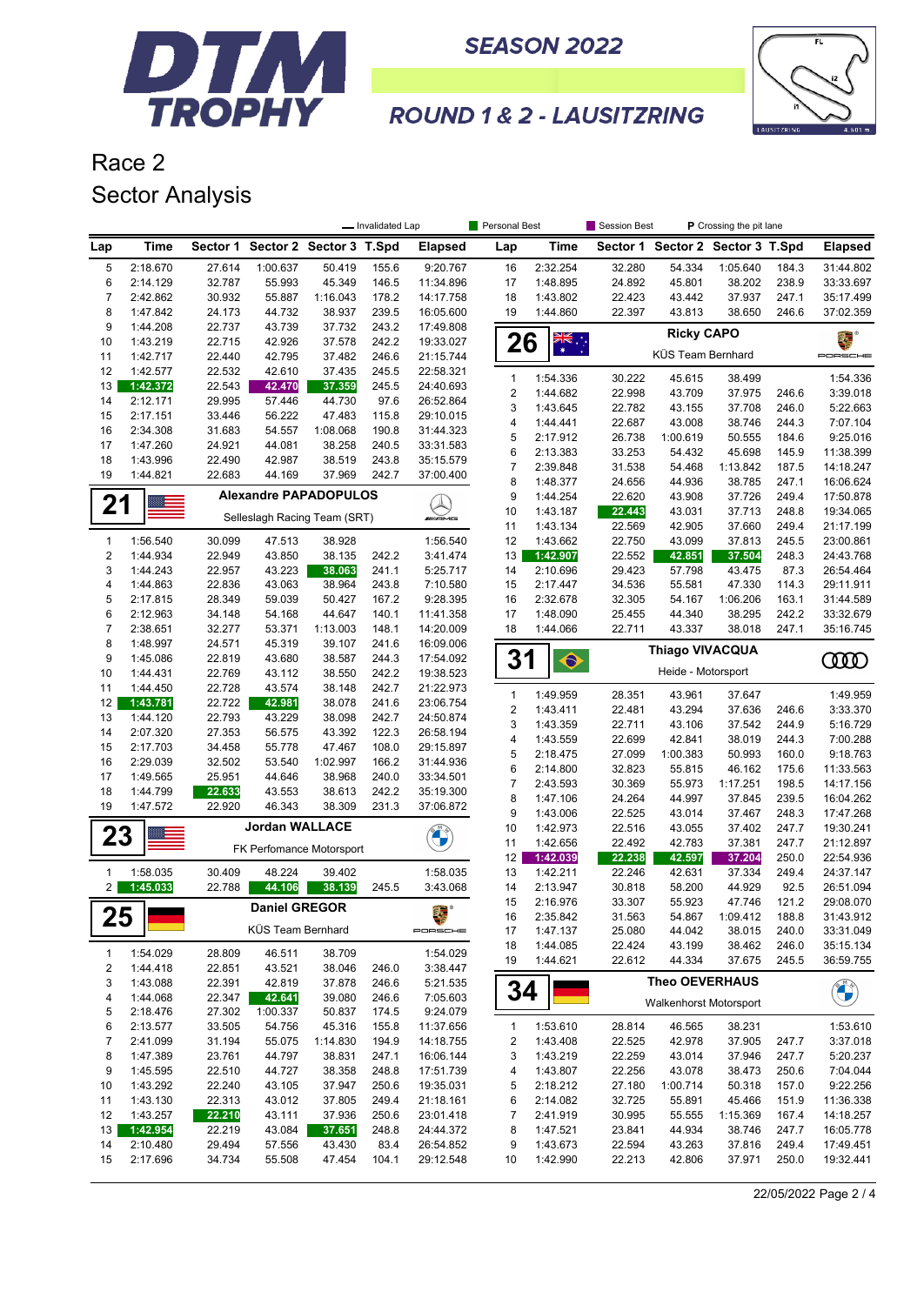



### **ROUND 1 & 2 - LAUSITZRING**

Race 2 Sector Analysis

|                         |                      |                  |                                  |                  | - Invalidated Lap |                        | Personal Best  |                      | Session Best                               | P Crossing the pit lane          |                    |                |                        |
|-------------------------|----------------------|------------------|----------------------------------|------------------|-------------------|------------------------|----------------|----------------------|--------------------------------------------|----------------------------------|--------------------|----------------|------------------------|
| Lap                     | <b>Time</b>          |                  | Sector 1 Sector 2 Sector 3 T.Spd |                  |                   | <b>Elapsed</b>         | Lap            | Time                 |                                            | Sector 1 Sector 2 Sector 3 T.Spd |                    |                | <b>Elapsed</b>         |
| 11                      | 1:42.462             | 22.181           | 42.540                           | 37.741           | 250.0             | 21:14.903              | 5              | 2:18.225             | 27.438                                     | 1:00.513                         | 50.274             | 162.9          | 9:23.032               |
| 12                      | 1:42.652             | 22.164           | 42.697                           | 37.791           | 250.6             | 22:57.555              | 6              | 2:13.968             | 33.046                                     | 55.586                           | 45.336             | 153.0          | 11:37.000              |
| 13                      | 1:42.636             | 22.196           | 42.787                           | 37.653           | 250.6             | 24:40.191              | 7              | 2:40.929             | 31.147                                     | 55.265                           | 1:14.517           | 190.5          | 14:17.929              |
| 14                      | 2:12.066             | 29.866           | 57.478                           | 44.722           | 104.4             | 26:52.257              | 8              | 1:45.897             | 23.737                                     | 44.440                           | 37.720             | 246.0          | 16:03.826              |
| 15                      | 2:17.213             | 33.386           | 56.191                           | 47.636           | 121.5             | 29:09.470              | 9              | 1:43.423             | 22.479                                     | 43.157                           | 37.787             | 243.8          | 17:47.249              |
| 16                      | 2:34.708             | 31.580           | 54.753                           | 1:08.375         | 188.5             | 31:44.178              | 10             | 1:43.772             | 22.750                                     | 43.193                           | 37.829             | 248.3          | 19:31.021              |
| 17<br>18                | 1:46.661<br>1:44.159 | 24.725<br>22.274 | 43.342<br>43.260                 | 38.594<br>38.625 | 245.5<br>248.3    | 33:30.839<br>35:14.998 | 11<br>12       | 1:42.628<br>1:42.324 | 22.212<br>22.269                           | 42.862<br>42.577                 | 37.554             | 248.8<br>248.3 | 21:13.649<br>22:55.973 |
| 19                      | 1:44.299             | 22.471           | 43.909                           | 37.919           | 244.9             | 36:59.297              |                |                      |                                            |                                  | 37.478             |                |                        |
|                         |                      |                  | <b>Colin CARESANI</b>            |                  |                   |                        | 66             |                      |                                            | <b>Matias SALONEN</b>            |                    |                | ഝ                      |
| 47                      |                      |                  |                                  |                  |                   |                        |                |                      |                                            | T3 Motorsport                    |                    |                |                        |
|                         |                      |                  | Project 1                        |                  |                   |                        | $\mathbf{1}$   | 2:02.111             | 30.574                                     | 49.057                           | 42.480             |                | 2:02.111               |
| $\mathbf{1}$            | 1:50.728             | 28.564           | 44.226                           | 37.938           |                   | 1:50.728               | $\overline{2}$ | 1:57.475P            | 25.540                                     | 47.656                           | 44.279             | 209.3          | 3:59.586               |
| $\boldsymbol{2}$        | 1:43.679             | 22.244           | 43.494                           | 37.941           | 248.8             | 3:34.407               |                |                      |                                            | <b>J.P. SOUTHERN</b>             |                    |                |                        |
| 3<br>4                  | 1:43.510             | 22.445           | 43.157                           | 37.908           | 246.6             | 5:17.917               | 77             |                      |                                            | T3 Motorsport                    |                    |                | <b>COOD</b>            |
| 5                       | 1:43.289<br>2:18.219 | 22.275<br>27.115 | 42.898<br>1:00.297               | 38.116<br>50.807 | 250.6<br>152.1    | 7:01.206<br>9:19.425   |                |                      |                                            |                                  |                    |                |                        |
| 6                       | 2:14.600             | 32.892           | 55.767                           | 45.941           | 168.2             | 11:34.025              | $\mathbf{1}$   | 1:53.417             | 28.955                                     | 45.830                           | 38.632             |                | 1:53.417               |
| $\boldsymbol{7}$        | 2:43.255             | 30.556           | 55.722                           | 1:16.977         | 185.6             | 14:17.280              | 2              | 1:45.961             | 23.193                                     | 44.141                           | 38.627             | 241.1          | 3:39.378               |
| 8                       | 1:45.813             | 24.109           | 43.777                           | 37.927           | 241.1             | 16:03.093              | 3              | 1:44.007             | 22.610                                     | 43.353                           | 38.044             | 246.6          | 5:23.385               |
| 9                       | 1:43.249             | 22.174           | 43.288                           | 37.787           | 250.6             | 17:46.342              | 4              | 1:45.252             | 22.501                                     | 43.889                           | 38.862             | 250.0          | 7:08.637               |
| 10                      | 1:42.870             | 22.230           | 42.858                           | 37.782           | 250.6             | 19:29.212              | 5              | 2:18.022             | 28.603                                     | 59.011                           | 50.408             | 181.2          | 9:26.659               |
| 11                      | 1:42.663             | 22.086           | 42.891                           | 37.686           | 251.7             | 21:11.875              | 6<br>7         | 2:12.901<br>2:39.073 | 33.753<br>32.145                           | 54.089<br>53.751                 | 45.059<br>1:13.177 | 154.5<br>172.0 | 11:39.560<br>14:18.633 |
| 12                      | 1:42.604             | 22.183           | 42.843                           | 37.578           | 251.7             | 22:54.479              | 8              | 1:47.553             | 24.387                                     | 44.473                           | 38.693             | 243.8          | 16:06.186              |
| 13                      | 1:42.437             | 22.112           | 42.747                           | 37.578           | 251.2             | 24:36.916              | 9              | 1:44.071             | 22.615                                     | 43.949                           | 37.507             | 247.7          | 17:50.257              |
| 14                      | 2:13.439             | 30.124           | 57.865                           | 45.450           | 90.5              | 26:50.355              | 10             | 1:43.162             | 22.275                                     | 43.368                           | 37.519             | 251.2          | 19:33.419              |
| 15                      | 2:17.264             | 33.332           | 55.998                           | 47.934           | 114.2             | 29:07.619              | 11             | 1:42.916             | 22.169                                     | 43.129                           | 37.618             | 253.5          | 21:16.335              |
| 16                      | 2:36.319             | 31.346           | 54.483                           | 1:10.490         | 173.4             | 31:43.938              | 12             | 1:42.566             | 22.345                                     | 42.854                           | 37.367             | 251.2          | 22:58.901              |
| 17                      | 1:46.633             | 24.492           | 43.588                           | 38.553           | 247.7             | 33:30.571              | 13             | 1:42.576             | 22.204                                     | 42.991                           | 37.381             | 252.9          | 24:41.477              |
| 18                      | 1:44.236             | 22.310           | 43.177                           | 38.749           | 248.8             | 35:14.807              | 14             | 2:12.090             | 30.398                                     | 57.900                           | 43.792             | 95.5           | 26:53.567              |
| 19                      | 1:44.789             | 22.588           | 44.424                           | 37.777           | 244.9             | 36:59.596              | 15             | 2:17.212             | 33.415                                     | 56.303                           | 47.494             | 120.9          | 29:10.779              |
| 48                      |                      |                  | <b>Sophie HOFMANN</b>            |                  |                   | <b>COOD</b>            | 16             | 2:33.586             | 32.122                                     | 54.167                           | 1:07.297           | 174.5          | 31:44.365              |
|                         |                      |                  | Heide - Motorsport               |                  |                   |                        | 17             | 1:47.843             | 24.844                                     | 44.272                           | 38.727             | 247.1          | 33:32.208              |
|                         |                      |                  |                                  |                  |                   |                        | 18             | 1:43.652             | 22.498                                     | 43.318                           | 37.836             | 245.5          | 35:15.860              |
| $\mathbf{1}$            | 1:57.249             | 30.996           | 46.910                           | 39.343           |                   | 1:57.249               | 19             | 1:46.532             | 22.442                                     | 46.248                           | 37.842             | 246.0          | 37:02.392              |
| $\boldsymbol{2}$<br>3   | 1:45.010<br>1:45.521 | 22.998<br>23.338 | 43.842<br>44.179                 | 38.170<br>38.004 | 245.5<br>241.6    | 3:42.259<br>5:27.780   |                |                      |                                            | <b>Tim HEINEMANN</b>             |                    |                |                        |
| $\overline{\mathbf{4}}$ | 1:46.083             | 23.099           | 43.792                           | 39.192           | 243.8             | 7:13.863               | 90             |                      | ta Gazoo Racing Germany powered by Ring Ra |                                  |                    |                | $\circledR$            |
| 5                       | 2:15.236             | 28.321           | 56.474                           | 50.441           | 196.4             | 9:29.099               |                |                      |                                            |                                  |                    |                |                        |
| 6                       | 2:12.800             | 34.337           | 53.811                           | 44.652           | 138.5             | 11:41.899              | 1              | 1:48.287             | 27.723                                     | 42.832                           | 37.732             |                | 1:48.287               |
| 7                       | 2:37.783             | 32.265           | 53.299                           | 1:12.219         | 152.3             | 14:19.682              | 2              | 1:43.186             | 22.436                                     | 42.956                           | 37.794             | 243.8          | 3:31.473               |
| 8                       | 1:48.581             | 24.725           | 45.144                           | 38.712           | 242.7             | 16:08.263              | 3              | 1:43.015             | 22.390                                     | 42.761                           | 37.864             | 243.2          | 5:14.488               |
| 9                       | 1:45.175             | 22.692           | 43.991                           | 38.492           | 250.0             | 17:53.438              | 4<br>5         | 1:43.614             | 22.530                                     | 42.689                           | 38.395             | 241.1          | 6:58.102               |
| 10 <sup>1</sup>         | 1:43.485             | 22.593           | 43.261                           | 37.631           | 249.4             | 19:36.923              |                | 2:19.733             | 28.015<br>32.795                           | 1:00.655                         | 51.063<br>46.300   | 148.6          | 9:17.835<br>11:32.729  |
| 11                      | 1:43.777             | 22.931           | 43.265                           | 37.581           | 244.3             | 21:20.700              | 6<br>7         | 2:14.894<br>2:44.285 | 29.777                                     | 55.799<br>56.945                 | 1:17.563           | 161.2<br>192.9 | 14:17.014              |
| 12                      | 1:43.836             | 22.929           | 43.275                           | 37.632           | 246.6             | 23:04.536              | 8              | 1:43.919             | 23.319                                     | 42.740                           | 37.860             | 245.5          | 16:00.933              |
| 13                      | 1:44.421             | 22.739           | 43.695                           | 37.987           | 246.6             | 24:48.957              | 9              | 1:43.057             | 22.338                                     | 42.694                           | 38.025             | 242.7          | 17:43.990              |
| 14                      | 2:08.696             | 28.758           | 56.632                           | 43.306           | 123.7             | 26:57.653              | 10             | 1:42.795             | 22.358                                     | 42.666                           | 37.771             | 243.8          | 19:26.785              |
| 15                      | 2:17.249             | 34.346           | 55.888                           | 47.015           | 114.0             | 29:14.902              | 11             | 1:42.546             | 22.211                                     | 42.571                           | 37.764             | 245.5          | 21:09.331              |
| 16                      | 2:29.934             | 32.496           | 54.013                           | 1:03.425         | 158.8             | 31:44.836              | 12             | 1:42.627             | 22.340                                     | 42.562                           | 37.725             | 244.3          | 22:51.958              |
| 17                      | 1:49.953             | 26.278           | 44.787                           | 38.888           | 240.0             | 33:34.789              | 13             | 1:42.851             | 22.360                                     | 42.591                           | 37.900             | 243.2          | 24:34.809              |
| 18                      | 1:44.509             | 22.606           | 43.505                           | 38.398           | 250.0             | 35:19.298              | 14             | 2:14.748             | 30.845                                     | 57.928                           | 45.975             | 93.5           | 26:49.557              |
| 19                      | 1:45.028             | 22.795           | 44.160                           | 38.073           | 244.3             | 37:04.326              | 15             | 2:16.774             | 32.684                                     | 55.906                           | 48.184             | 117.5          | 29:06.331              |
|                         |                      |                  | <b>Jacob RIEGEL</b>              |                  |                   |                        | 16             | 2:37.247             | 31.162                                     | 54.888                           | 1:11.197           | 191.8          | 31:43.578              |
| 63                      |                      |                  | Speed Monkeys                    |                  |                   |                        | 17             | 1:46.125             | 24.621                                     | 43.589                           | 37.915             | 242.7          | 33:29.703              |
|                         |                      |                  |                                  |                  |                   |                        | 18             | 1:43.351             | 22.303                                     | 43.221                           | 37.827             | 242.7          | 35:13.054              |
| 1                       | 1:53.378             | 29.430           | 45.500                           | 38.448           |                   | 1:53.378               | 19             | 1:43.128             | 22.399                                     | 42.793                           | 37.936             | 242.2          | 36:56.182              |
| $\overline{\mathbf{c}}$ | 1:43.192             | 22.507           | 42.979                           | 37.706           | 243.8             | 3:36.570               |                |                      |                                            | <b>Nick HANCKE</b>               |                    |                |                        |
| 3                       | 1:43.285             | 22.410           | 43.036                           | 37.839           | 244.9             | 5:19.855               | 99             |                      |                                            |                                  |                    |                |                        |
| 4                       | 1:44.952             | 22.320           | 43.223                           | 39.409           | 247.1             | 7:04.807               |                |                      |                                            | Speed Monkeys                    |                    |                |                        |

22/05/2022 Page 3 / 4